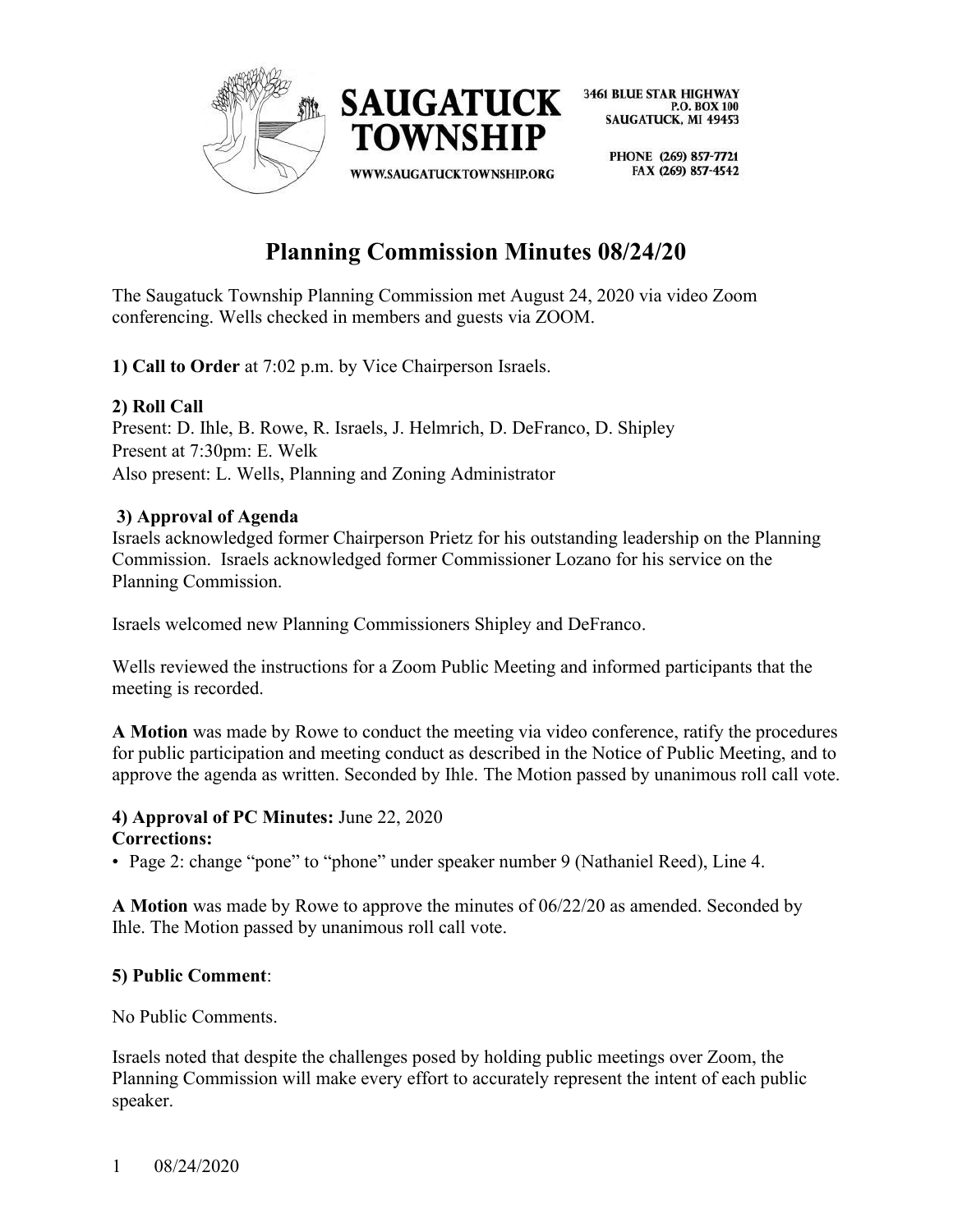



> PHONE (269) 857-7721 FAX (269) 857-4542

### **6) New Business**

**A.** Election of Officers

Wells reviewed the procedures for the election of new Commission officers, and explained the responsibilities of each position.

**A Motion** was made by Rowe to nominate Israels as Chairperson, Ihle as Vice Chairperson, and DeFranco as Secretary. Seconded by Helmrich. The Motion passed by unanimous roll call vote.

- **B.** Discuss Master Plan 5-year review, discuss priorities
	- **i. Wells' Memo**: Wells gave an overview of her May 13<sup>th</sup>, 2020 memo on file with the Township. Emphasizing the relationship between the Master Plan and Zoning, Wells recommended commissioners consider how present zoning ordinances support the vision of the Master Plan and/or how zoning ordinances can be amended to better align with its goals. Wells noted that Attainable Housing was a top concern among commissioners, and recommends a full audit on present zoning ordinances pertaining to housing. Shipley inquired about rules concerning communications between commissioners outside of public meetings, ex parte communication, and conflicts of interest. Wells addressed each respective topic. Rowe recommended that new commissioners, Shipley and DeFranco, take the Michigan Citizen Planner Program.
	- ii. **Helmrich Memo:** Helmrich reviewed his Master Plan memo on file in the June 22<sup>nd</sup>, 2020 Planning Commission Meeting Minutes. Helmrich reminded commissioners that Michigan requires the Township Board and Planning Commission to meet once a year to discuss the Master Plan. Helmrich reported that the Board would prefer to organize an "in-person" meeting with the Planning Commission. In terms of priorities, Helmrich noted he would like to see (1) review of tree ordinance, (2) investigation into housing and residential issues, (3) encouragement of solar and/or renewable energy businesses, and (4) review of livestock ordinances pertaining to chickens.
	- iii. **Ihle Memo:** Ihle reviewed his Master Plan memo on file with the Township. Ihle emphasized interest in working with the county to improve traffic safety along the Blue Star Highway (BSH). Israels suggested the commission consider research into roundabouts. Ihle would also like to research the creation of an entrance to the Saugatuck Dunes State Park from the Township.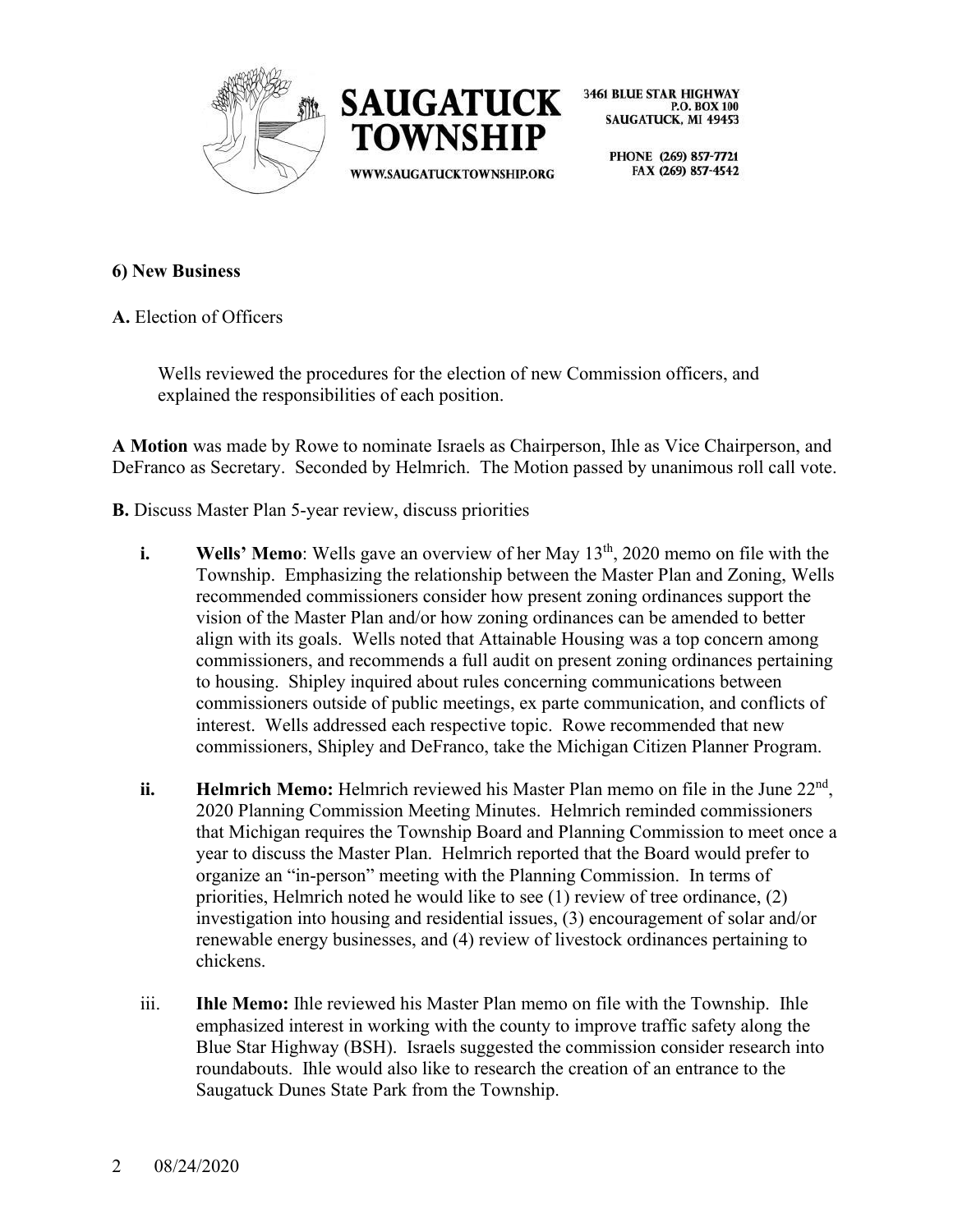



> PHONE (269) 857-7721 FAX (269) 857-4542

Commissioners discussed the priorities outlined in the above memos. Israels noted that while the topic of senior needs was not discussed in the above memos, that the Commission should identify senior needs as a priority and consider conducting a needs assessment for the senior community. Israels encouraged commissioners to formally organize their thoughts in preparation for discussions with the Board.

#### **7) Old Business None**

# **8) Public Comments**

1) Laurie Goshorn: Thanked the Commission for their work in reviewing the Master Plan. Recommended that the Commission and/or the Tri-Community Recycling Committee consider developing a commercial composting facility that could process compostable items from local businesses. Thanked Israels for recommending that the Commission consider roundabouts. Also thanked Ihle for citing traffic safety concerns with the  $135<sup>th</sup>/66<sup>th</sup>/BSH$  intersection. Goshorn emphasized the challenge of safely turning onto BSH at that intersection, and encouraged the Commission to research the development of a roundabout for that location.

**9) Saugatuck Township Board Update from July 8 & August 12, 2020:** Helmrich Submitted by PC Member and Township Treasurer, Jon Helmrich

- Township board conducted two remote meetings via Zoom on July 8 and August 12, 2020.
- On July 8, 2020, Public comment focused on (1) the Riverside Dr. resurfacing plans, (2) drainage issues at the new Bosgraaf warehouse development, and (3) the pending MI Supreme Court case involving the Saugatuck Dunes Coastal Alliance.
- Board appointed Shipley and DeFranco to the Planning Commission
- Board appointed Michael O'Brien to the Zoning Board of Appeals as commissioner, and reappointed Richard Brady and Patrick Stewart as alternates.
- Board discussed well-head protection ordinance. Staff was advised to conduct further research and work with ZA Wells on potential ordinance.
- August 12, 2020 meeting began with two presentations. First presentation was from the Tri-Community Recycling Committee. Second presentation was given by a Gun Lake Tribe historian and a member of the Douglas History Center suggesting the Township form a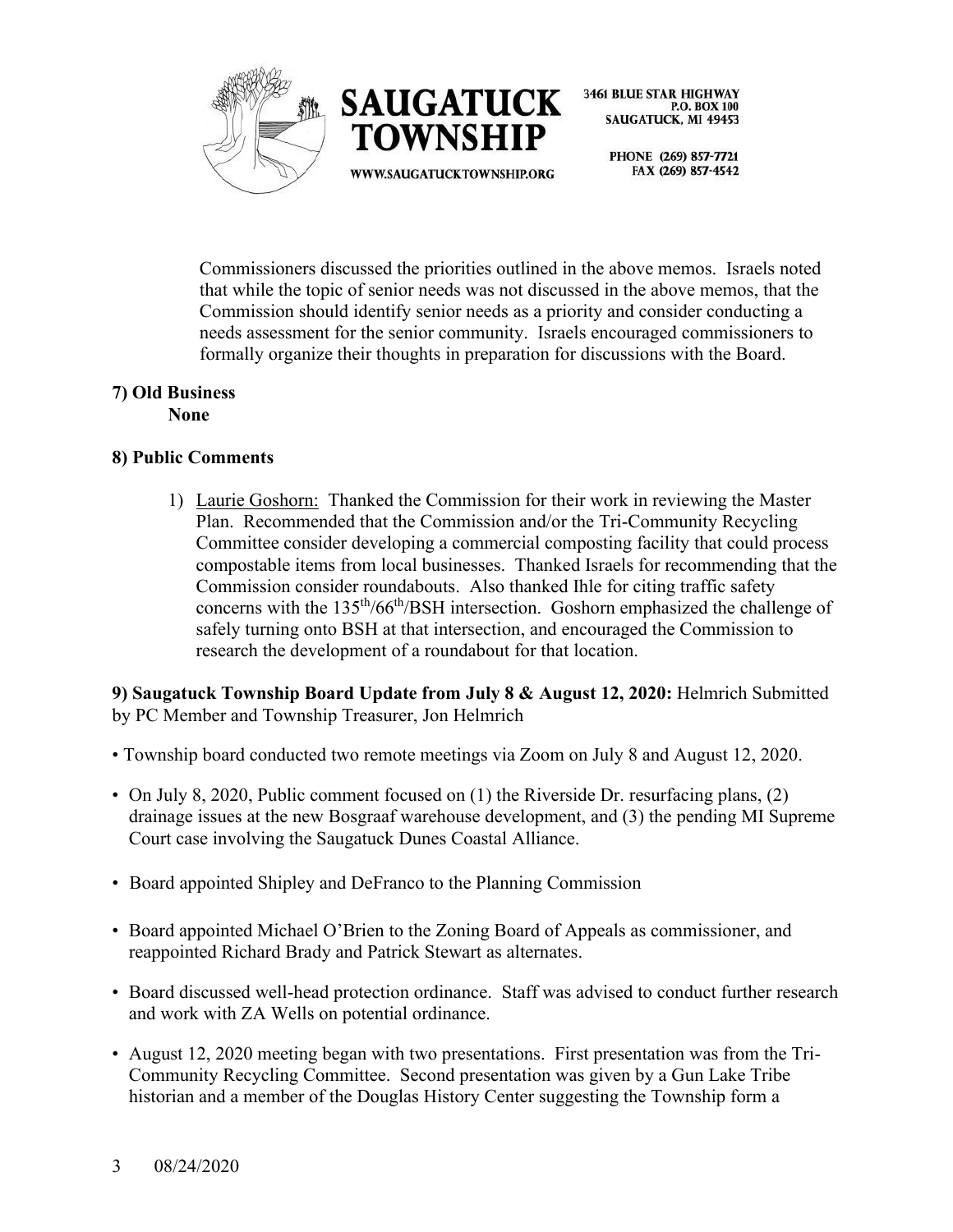



> PHONE (269) 857-7721 FAX (269) 857-4542

commission to consider establishing a historic district along parts of the lakeshore and Kalamazoo River mouth.

- Public comment was focused on the Riverside Dr. resurfacing and widening project.
- Helmrich reported that summer tax payments that began on July  $1<sup>st</sup>$  were running 21% higher in receipt rate than the previous year.
- Clerk Bigford and Helmrich provided an update on the financial investment strategy of the Township. Plan to present some initial steps and suggestions to the full Board at the September meeting.
- Cemetery service agreement with the City of Saugatuck was approved.
- Board heard from Manager Graham who did a summary of all contracts with the Township to identify all parties working for the Township. It is the first time that such a summary has been compiled.
- Board offered condolences to Trustee Aldrich for the loss of her husband Keith and recognized the loss of Township resident R.J. Peterson.
- Next meeting is Wed. September  $9<sup>th</sup>$ , 2020 at 6:00pm (Zoom).

Wells added that Township Attorney Curcio has drafted a well-head protection ordinance that will be reviewed by Wells.

### **10) Adjourn**

A **motion** was made to adjourn the meeting at 8:40 pm by Rowe. Seconded by Ihle. Motion passed by unanimous role call vote. Next P.C. meeting: TBD... 2020 07:00 p.m.